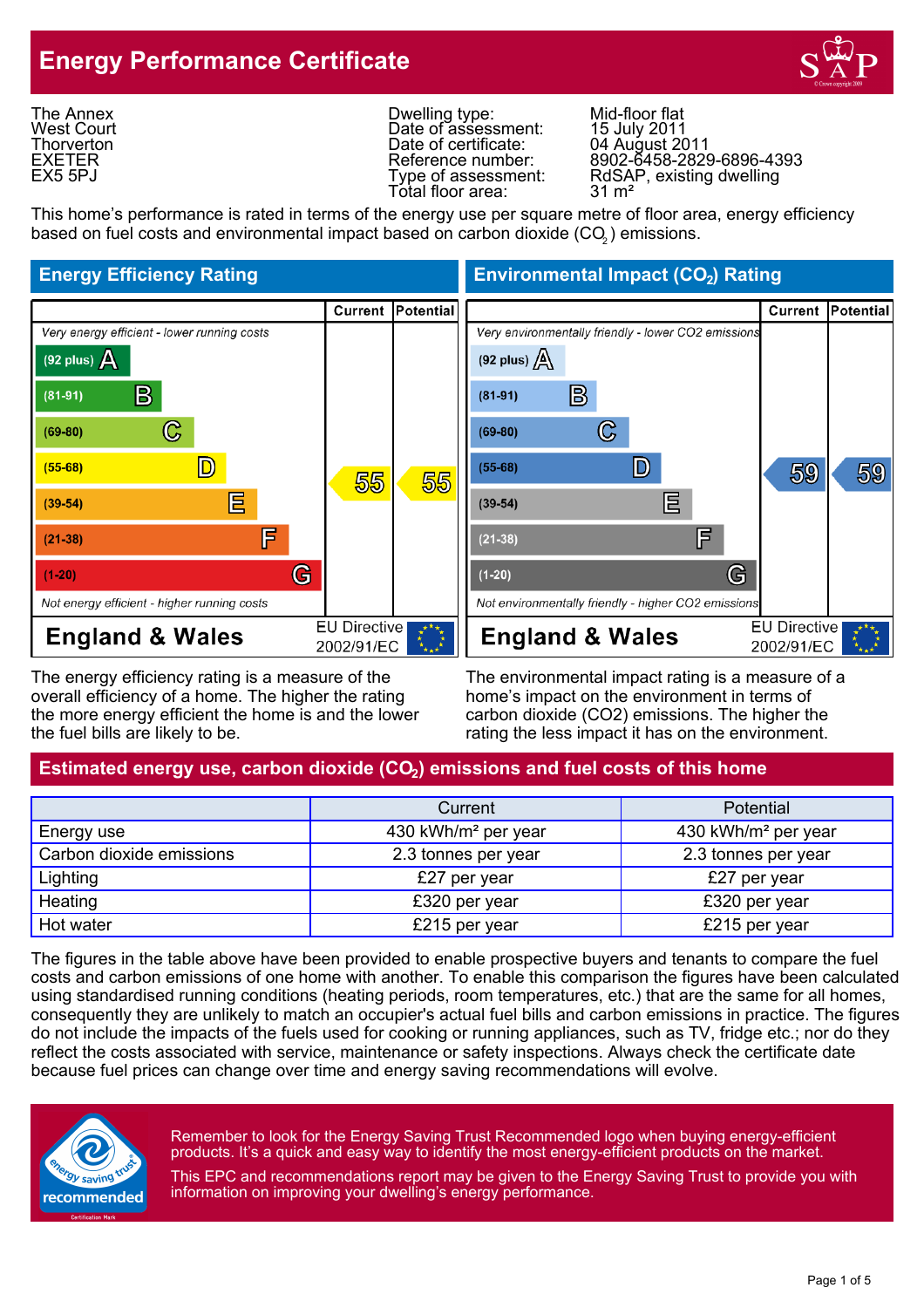#### **About this document**

The Energy Performance Certificate for this dwelling was produced following an energy assessment undertaken by a qualified assessor, accredited by Stroma Certification, to a scheme authorised by the Government. This certificate was produced using the RdSAP 2009 assessment methodology and has been produced under the Energy Performance of Buildings (Certificates and Inspections) (England and Wales) Regulations 2007 as amended. A copy of the certificate has been lodged on a national register.

| Assessor's accreditation number: | STRO002339                         |
|----------------------------------|------------------------------------|
| Assessor's name:                 | James Blackburn                    |
| Company name/trading name:       | <b>Carbon Green Consulting Ltd</b> |
| Address:                         | Queensgate House, 48 Queen Street  |
|                                  | EXETER, EX4 3SR                    |
| Phone number:                    | 01392 248567                       |
| Fax number:                      | 0000                               |
| E-mail address:                  | james@carbongc.com                 |
| Related party disclosure:        | No related party                   |

#### **If you have a complaint or wish to confirm that the certificate is genuine**

Details of the assessor and the relevant accreditation scheme are as above. You can get contact details of the accreditation scheme from their website at www.stroma.com together with details of their procedures for confirming authenticity of a certificate and for making a complaint.

#### **About the building's performance ratings**

The ratings on the certificate provide a measure of the building's overall energy efficiency and its environmental impact, calculated in accordance with a national methodology that takes into account factors such as insulation, heating and hot water systems, ventilation and fuels used. The average Energy Efficiency Rating for a dwelling in England and Wales is band E (rating 50).

Not all buildings are used in the same way, so energy ratings use 'standard occupancy' assumptions which may be different from the specific way you use your home. Different methods of calculation are used for homes and for other buildings. Details can be found at www.communities.gov.uk/epbd.

Buildings that are more energy efficient use less energy, save money and help protect the environment. A building with a rating of 100 would cost almost nothing to heat and light and would cause almost no carbon emissions. The potential ratings on the certificate describe how close this building could get to 100 if all the cost effective recommended improvements were implemented.

#### **About the impact of buildings on the environment**

One of the biggest contributors to global warming is carbon dioxide. The way we use energy in buildings causes emissions of carbon. The energy we use for heating, lighting and power in homes produces over a quarter of the UK's carbon dioxide emissions and other buildings produce a further one-sixth.

The average household causes about 6 tonnes of carbon dioxide every year. Adopting the recommendations in this report can reduce emissions and protect the environment. You could reduce emissions even more by switching to renewable energy sources. In addition there are many simple everyday measures that will save money, improve comfort and reduce the impact on the environment. Some examples are given at the end of this report.

# **Directgov**

**Click www.epcadviser.direct.gov.uk our online tool which uses information from this EPC to show you how to save money on your fuel bills.**

Further information about Energy Performance Certificates can be found under Frequently Asked Questions at www.epcregister.com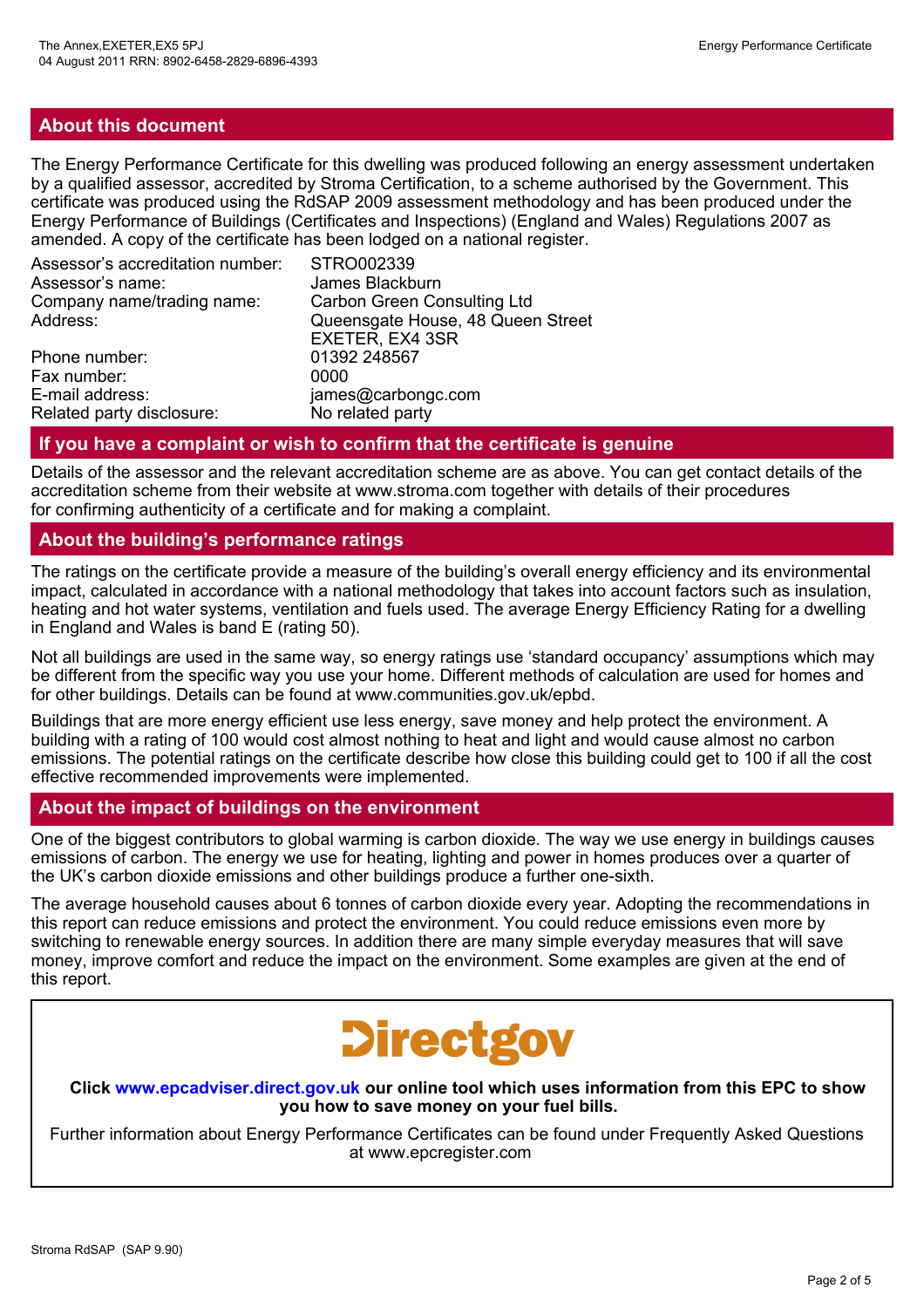#### **Recommendations**

**None** 

#### **Further measures to achieve even higher standards**

None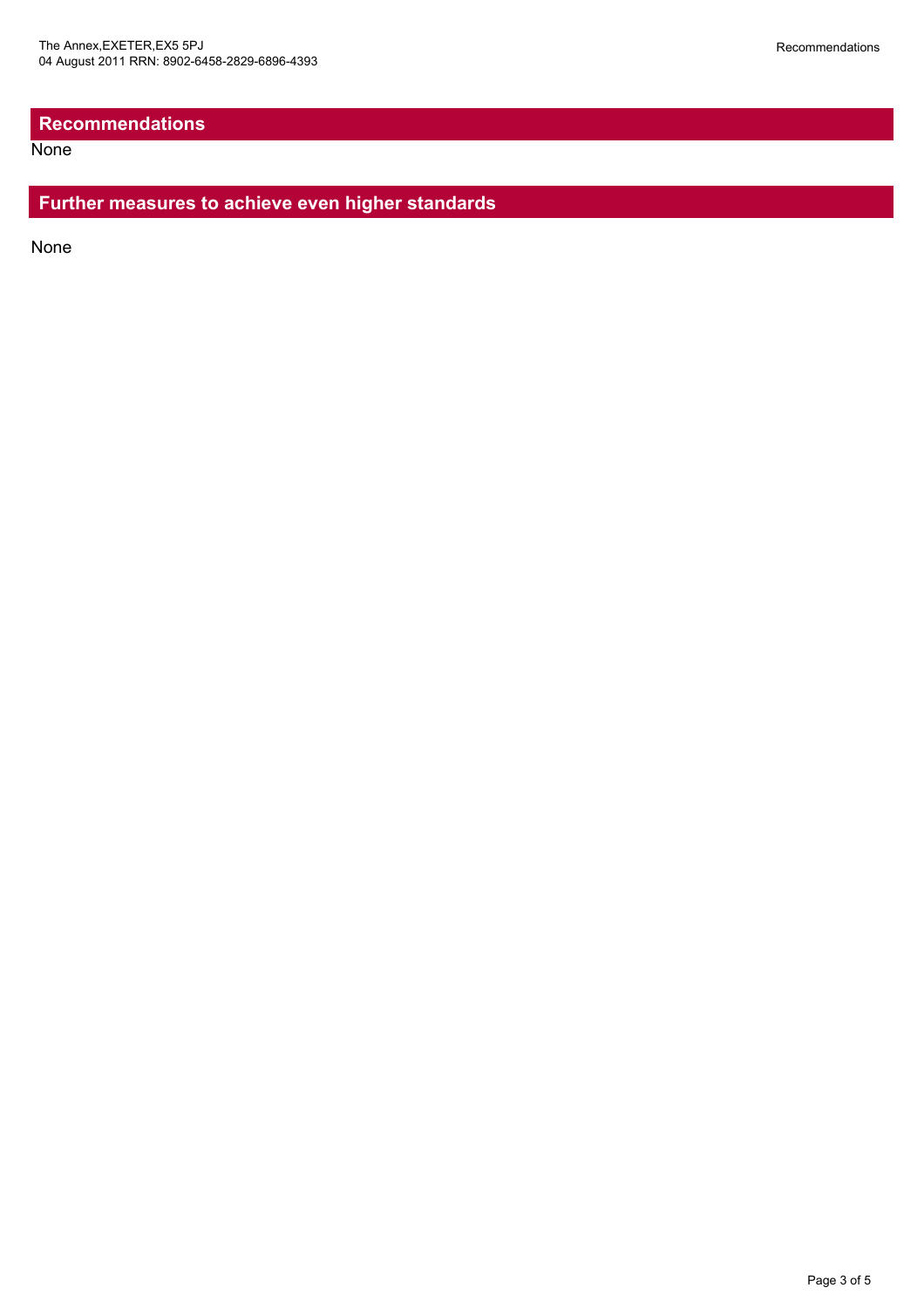The table below gives an assessment of the key individual elements that have an impact on this home's energy and environmental performance. Each element is assessed by the national calculation methodology; 1 star means least efficient and 5 stars means most efficient. The assessment does not take into consideration the physical condition of any element. 'Assumed' means that the insulation could not be inspected and an assumption has been made in the methodology based on age and type of construction.

| Element                                                |                                             | <b>Current Performance</b> |               |
|--------------------------------------------------------|---------------------------------------------|----------------------------|---------------|
|                                                        | Description                                 | Energy efficiency          | Environmental |
| Walls                                                  | Sandstone, as built, insulated (assumed)    | ★★★★☆                      | ★★★★☆         |
| Roof                                                   | Pitched, insulated (assumed)                | ★★★★☆                      | ★★★★☆         |
| Floor                                                  | To unheated space, insulated (assumed)      |                            |               |
| Windows                                                | Fully double glazed                         | ★★★★☆                      | ★★★★☆         |
| Main heating                                           | Room heaters, electric                      | ★☆☆☆☆                      | ★☆☆☆☆         |
| Main heating controls                                  | Programmer and appliance thermostats        | ★★★★☆                      | ★★★★☆         |
| Secondary heating                                      | None                                        |                            |               |
| Hot water                                              | Electric immersion, standard tariff         | ★☆☆☆☆                      | ★☆☆☆☆         |
| Lighting                                               | Low energy lighting in 71% of fixed outlets | ★★★★★                      | ★★★★★         |
| <b>Current energy efficiency rating</b>                |                                             | D 55                       |               |
| Current environmental impact (CO <sub>2</sub> ) rating |                                             |                            | D 59          |

#### **Low and zero carbon energy sources**

None

#### **Renewable Heat Incentive**

You could receive 20 years of RHI payments and help reduce carbon emissions by replacing your existing heating system with one that generates renewable heat and, where appropriate, having your loft insulated to 150 mm and cavity walls filled. The energy required for space and water heating shown below would form the basis of the payments. The Department of Energy and Climate Change has up-to date information on technologies supported and the support levels at www.decc.gov.uk/rhi.

This dwelling: Loft insulation 150 mm or more, Cavity walls not present

| Heat demand for RHI          | <b>Existing dwelling</b> | With <b>loft</b><br>insulation only | With cavity<br>insulation only | With loft and<br>cavity insulation |
|------------------------------|--------------------------|-------------------------------------|--------------------------------|------------------------------------|
| Space heating (kWh per year) | 2.111                    | -                                   |                                | $\overline{\phantom{0}}$           |
| Water heating (kWh per year) | 1,726                    |                                     |                                |                                    |